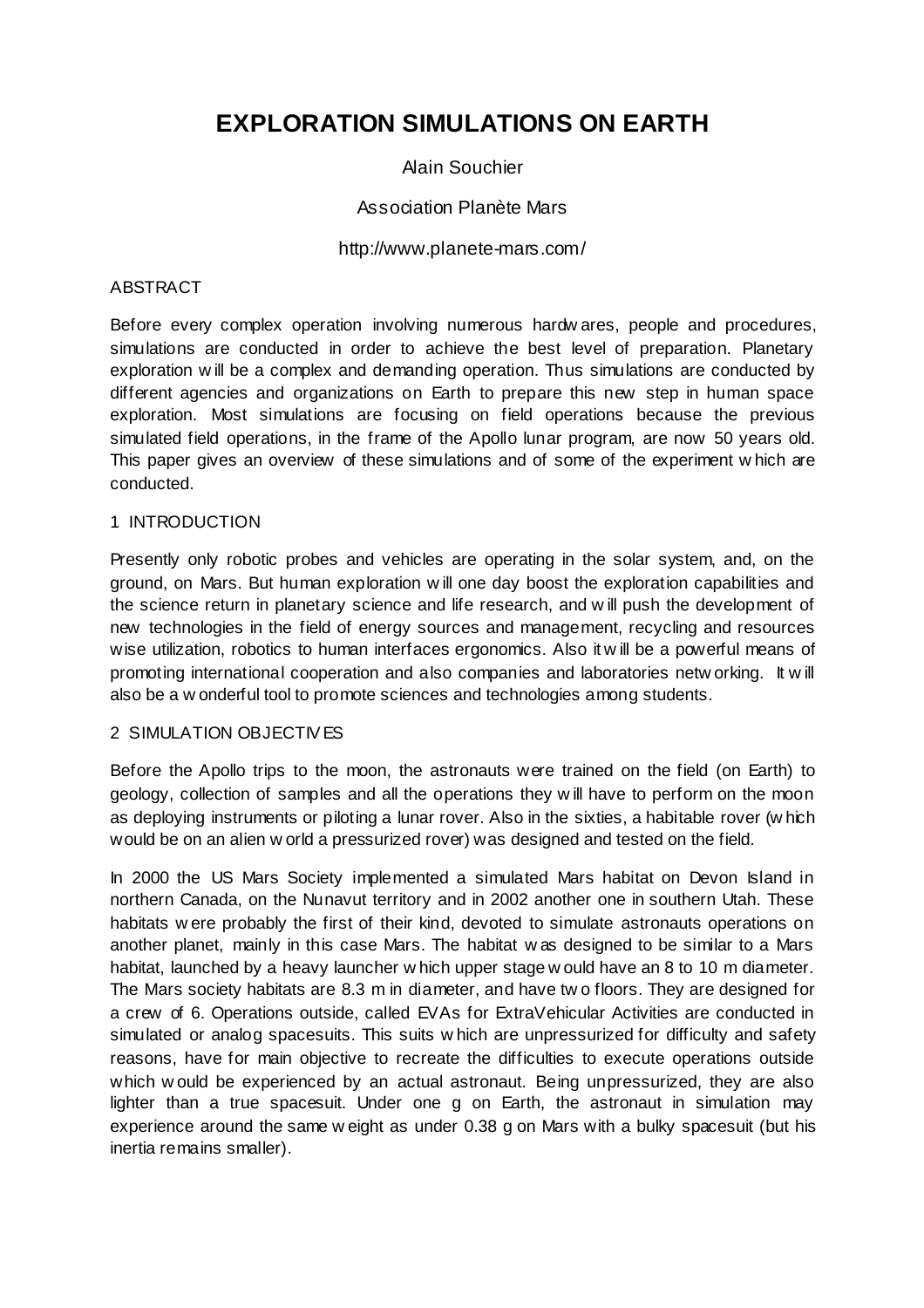

**Outside operations have to be conducted in simulated spacesuits which are more or less sophisticated (doc. APM)** 

The operation outside are science and exploration oriented. Geology and biology (for example searching in the desert areas for extremophiles living under stones or inside stones) are among the topics. These operations are conducted more slow ly and w ith more difficulties than w ould be the case w ithout spacesuit. Operations are necessarily more prepared in advance. Ordinary tools have to be adapted. Other operations are more technology oriented such as conceiving and using rovers, defining and using cameras (high definition panoramas, distances information on the picture, elevated cameras on poles or balloons) or vehicle able to send instruments along a cliff. The French association Planète Mars has thus designed and experimented different versions of a manual cliff rover since 2002, the first objective being to demonstrate an all terrain vehicle for vertical or stiff slopes. Insuring communications and localization on the field w ithout availability of a GPS is also among the technological objectives.

Inside the simulation habitat experimentation are conducted on health, psychology, stress, relations betw een crew members, food, bacteria grow ing. The habitat layout itself is an experimentation subject: how to optimize room, avoid perturbations betw een areas (noise, crew circulation,…). Dedicated habitat technologies may be tested as w ater recycling, information system, pow er sources. The simulation habitats have not been so far pressurized nor had an air life support system.

But simulation objectives are also organization or systems oriented w ith the follow ing questions.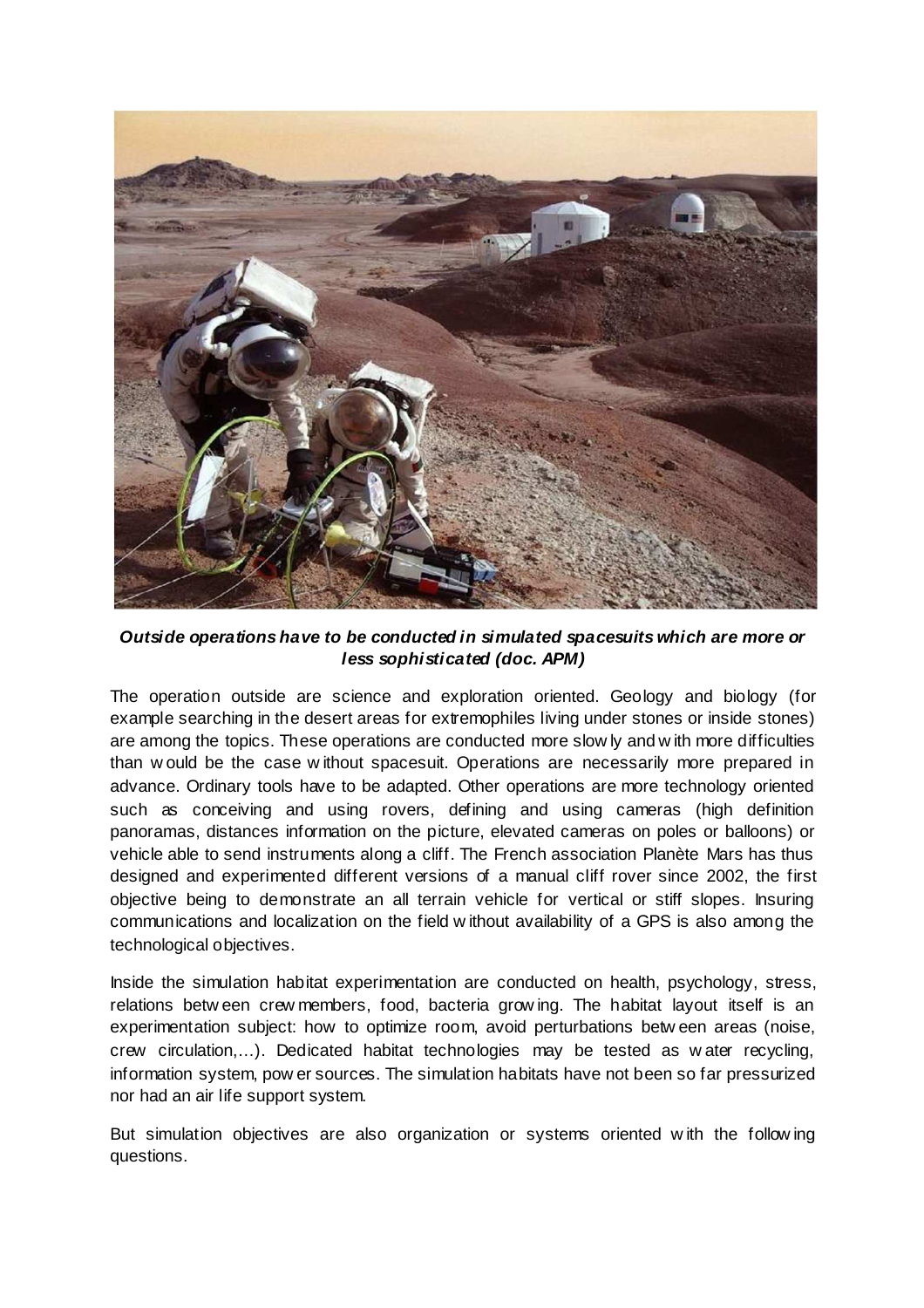-On the planet: how rovers may interact w ith humans; w hat help to the explorers may bring different devices, computers and software; what information and measurements are to be relayed tow ards the base; how is organized safety during EVAs, what are the emergency means and procedures; how you maximize exploration and discoveries on the field; how do you combine different thematic (geology, biology, technology) on the field and use the crew expertise in various domains.

-Betw een the planet and the Earth and on the Earth: w hat information and measurements are to be relayed tow ards the Earth; w hat is the share of data post processing betw een the planetary base and the Earth; how do you organize the mission support w hen crews have more autonomy than during spaceflights close to Earth and are separated from Earth by time delays betw een 3 and 20 mn; w hat scientific feedback Earth provides to the crew in order to adjust the follow ing days or months of operation.

Today the simulations are oriented tow ards all these objectives preparing actual exploration. Tomorrow the simulations may be oriented tow ards crew preparation and selection.

And it is necessary to take into account that simulations are only simulations. So the similarity and dissimilarities betw een the simulations and the actual planetary conditions have to be listed in order to validate the results.

3 OVERV IEW OF SIMULATIONS CONDUCTED IN THE WORLD

This chapter is only an overview which may be far from complete. It has been w ritten either from information publicly available or by the author own experience in some of the simulations.

The US Mars Society has started operating the FMARS simulation habitat on Devon Island in the Nunavut territory of Canada mid 2000. The area is an old meteoritic crater (Haughton) with ice underground (permafrost) which bears evident similarities to the Mars terrain. Initial simulation operations w ere started in 1997 on this site by Pascal Lee from NASA Ames. They are still going on, managed by Lee co-founded Mars Institute.

The MDRS second habitat, similar to FMARS started its operations in 2002 in Utah on an old sedimentary seabed from the secondary era. There also similarities w ith Mars terrains are highly probable.

Crews are occupying the FMA RS facility in general only in July for climatic reasons, the station being located at 75° 25' N. In Utah, on the opposite, the station is not occupied from mid spring to mid autumn, the climate being too hot.

Apart from a 120 days mission in FMARS in 2007, the stays duration in these stations are tw o weeks, and the crew size is 6.

Beginning of December 2012 the crew n° 119 is occup ying the MDRS station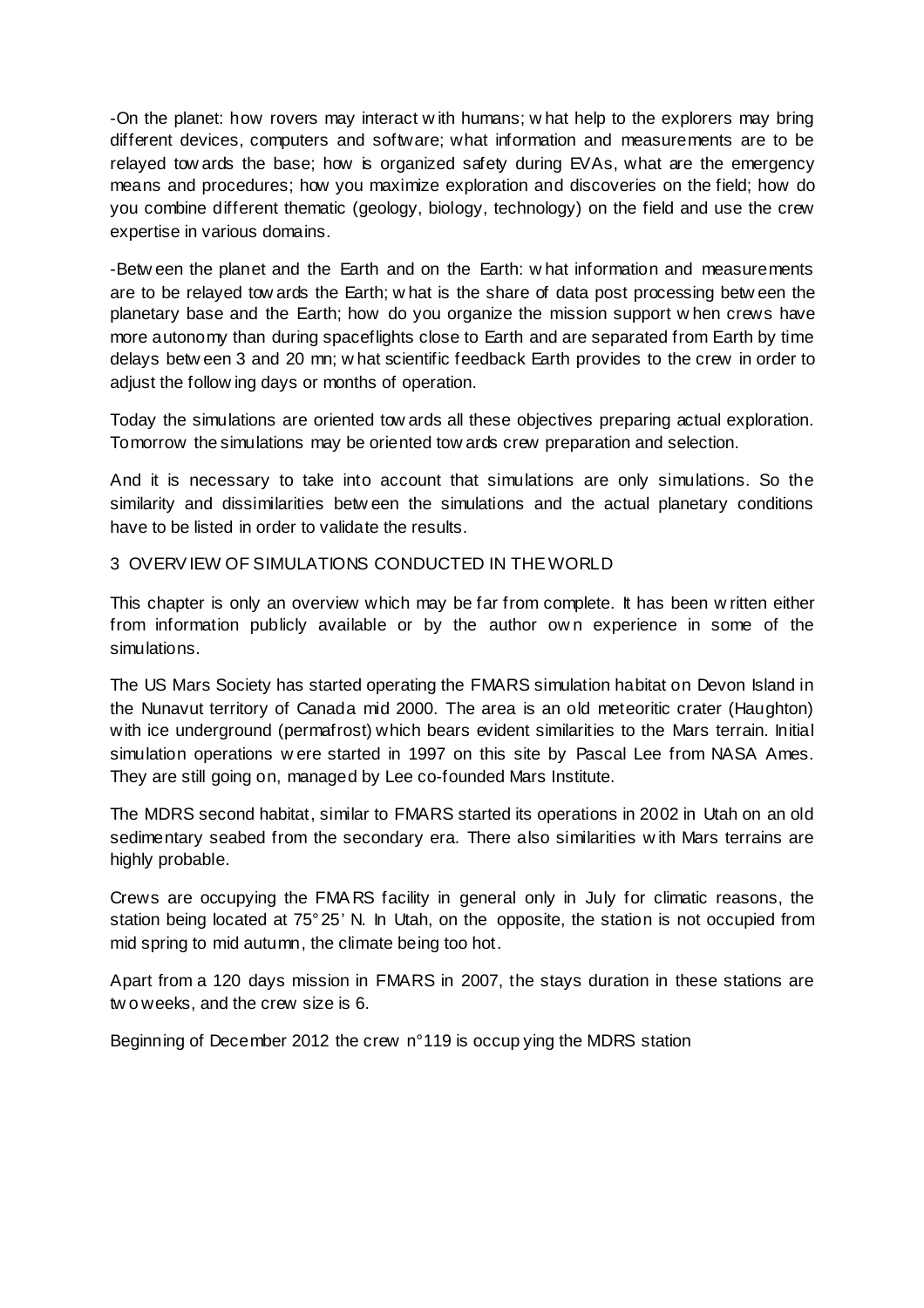

**The Mars Society habitats in Devon Island and in Utah (doc. APM/TMS)** 

NASA has initiated field planetary exploration simulations in 1997. Designated Desert RATS (Research And Technology Studies), these simulations are mostly conducted in Arizona or California deserts. They involve space suits, habitat robots and vehicles including w hat w ould be on the moon or Mars pressurized rovers. The pressurized rovers were tested starting in 2008. Although small habitats w ere already present on the field before, the first representative habitat w as used in 2010. Focused first on Moon or Mars exploration simulations, the activities w ere reoriented towards asteroid exploration w hen this objective became the NASA beyond low earth orbit first objective. During the 2011 RATS campaign, ESA operated a science mission room at ESTEC.

NASA has also initiated in 2008 In Situ Resources Production demonstrations in Haw aï on volcanic terrains. The aim is to extract w ater and oxygen from the ground.

In 1993 the NOAA has installed an underw ater habitat designated Aquarius at a depth of 18 m along the Florida Keys Islands. NASA is using this laboratory for exploration simulations. The quasi zero g conditions prevailing under sea are suitable for asteroid type exploration. The NASA program is called NEEMO for Nasa Extreme Environment Mission Operations. In 2012, the 16th campaign involved an ESA astronaut Tim Peake.



**Habitats used by NASA on ground and under water (doc. NASA)** 

ESA is organizing campaigns in extreme or particular environments like CAVES in 2012. CAVES stands for Cooperative Adventure for Valuing and Exercising human behavior and performance Skills. As the acronym indicates, the operations were conducted in a cave in Sardinia (Sa Grutta caves) during six days w ith an international crew of astronauts. A similar operation w as already conducted in 2011.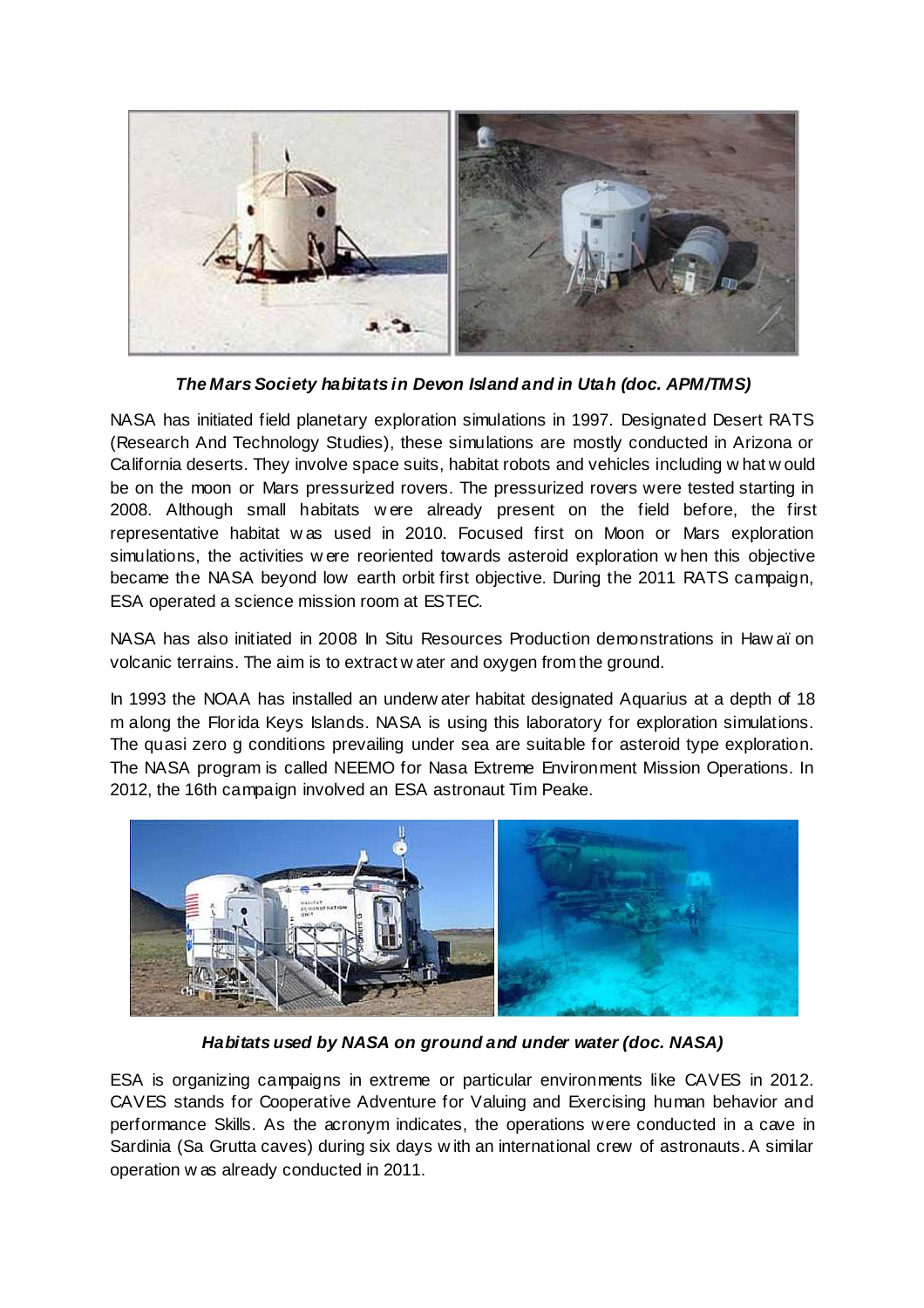Since 2008, ESA is sending a medical researcher to the French Italian Concordia base in Antarctica. This base is operated by the French polar institute IPEV and by the Italian PNRA. Concordia is not intended to simulate a planetary base but its particular isolated location and conditions of operations bear similarities to such a base and experiments related to a planetary habitat and exploration may be conducted there. Since 2005 Concordia has been equipped w ith the ESA MELiSSA (Micro- Ecological Life Support System Alternative) system for water treatment.

The Mars 500 operation has been w idely publicized. This simulation w as conducted by the Russian Academy of Sciences Institute of Biomedical Problems (IBMP) in Moscow . Three different international crew s of 6 volunteers were involved in three successive operations lasting 15 days (shake up test in 2007), 105 days (2009) and finally 520 days (2010-2011). During these operations the crew w as confined in different compartments simulating the Mars transfer habitat and the Mars excursion module. EVAs w ere conducted on a Mars simulated field. The objectives focused mostly on health, biology and psychology. ESA w as part of the program w ith 2 volunteers for each of the long missions. The IBMP has organized numerous smaller confinement simulations in the preceding years.



**The Concordia IPEV-PNRA base in Antarctic and the IBMP Mars 500 installation in Moscow (doc ESA/Alex Salam – doc. ESA)** 

The Austrian Space Forum (ÖWF) conducted a simulation In Rio Tinto in Spain in April 2011 involving 10 nations and ESA. The ÖWF has developed a sophisticated simulation spacesuit called Aouda, w ith pressure effects restitution, biomedical transmission and advanced man machine interface. The spacesuit features characteristics allow ing research on planetary protection. Activities are conducted in the frame of the PolAres interdisciplinary program. In the Austrian Dachstein ice caves, a second large scale simulation occurred in April 2012. Underground ice is existing on Mars and is a good location to search for life signs. The operations involved 12 experiments from 10 nations. In February 2013 a one month simulation is planned in the Erfoud area in Morocco.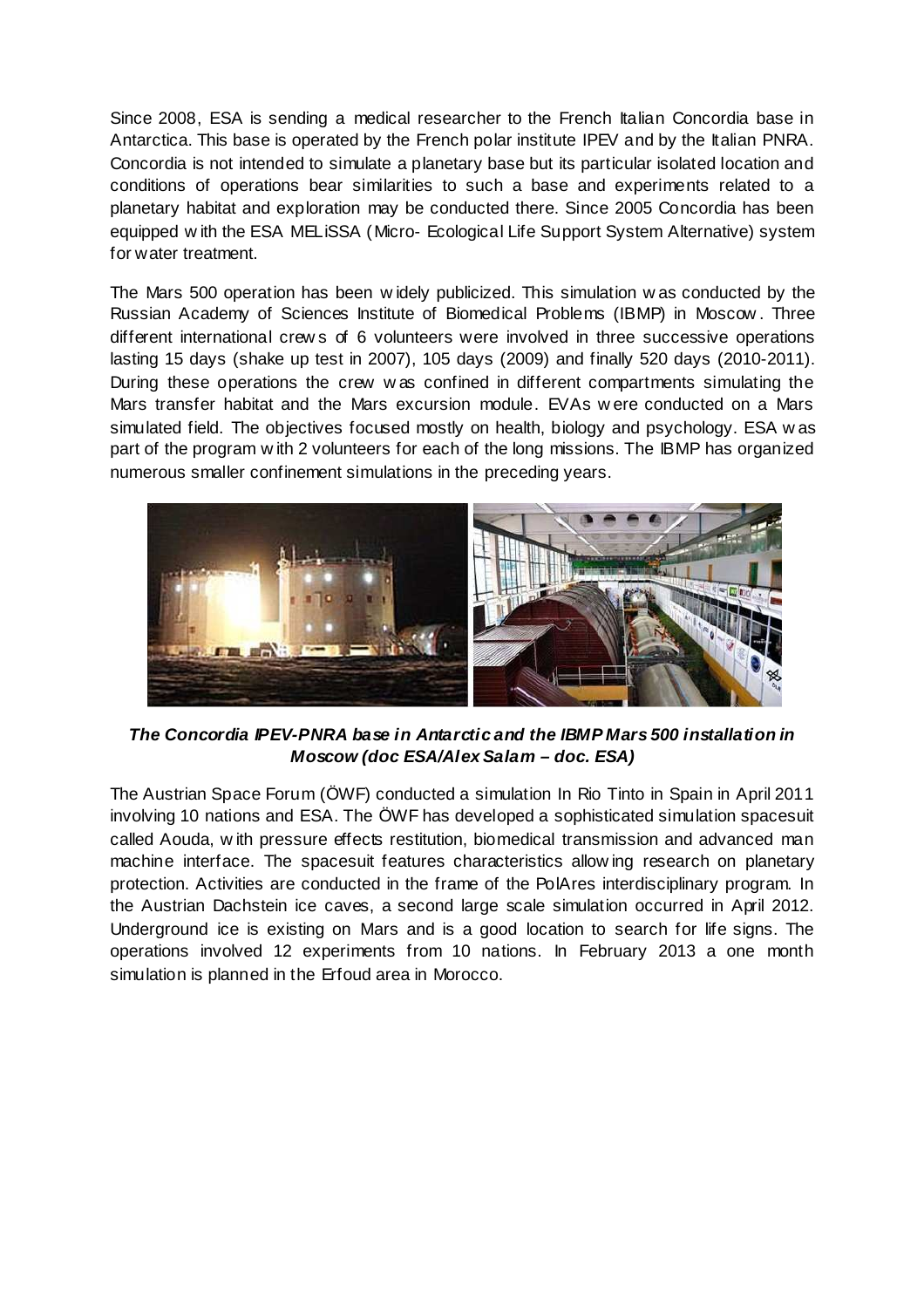

**The sophisticated ÖWF Aouda X analog spacesuit in the Dachstein ice cave during an experiment on samples contamination (doc. ÖWF (Katja Zanella Kux))** 

### 4 EXPERIMENTA TIONS PARTIAL OV ERVIEW

After participating in the Mars Society MDRS habitat simulations in 2002 and 2006, the author conducted at the end of 2007 a survey on the experiments conducted in the MDRS habitat and on the field around, since the beginning of operations in 2002. 191 experiments were identified. They w ere arbitrarily separated in six categories and the percentage of activities per domain is indicated in the follow ing lines:

| Human factors/psychology/ergonomics | 23% |
|-------------------------------------|-----|
| Geology                             | 28% |
| <b>Biology</b>                      | 13% |
| Technology                          | 19% |
| Exploration methodology             | 15% |
| Atmosphere                          | 2%  |

Some experiments could be considered as being in tw o categories. For example, searching for endoliths living inside stones is a mixture of geology and biology. But each experiment has been affected only to one category. Also experiments conducted on more than one rotation are taken for only one experiment.

A survey has also been conducted on the arctic FMARS base experiment but only on the long 120 days 2007 operation. 21 experiments w ere identified w ith the follow ing statistics:

| $\sim$          | Human factors/psychology/ergonomics | <b>24%</b> |
|-----------------|-------------------------------------|------------|
| $\sim$ 10 $\pm$ | Geology                             | 33%        |
| $\sim$          | <b>Biology</b>                      | 24%        |
| $\sim 100$      | Technology                          | 5%         |
|                 | - Exploration methodology           | 14%        |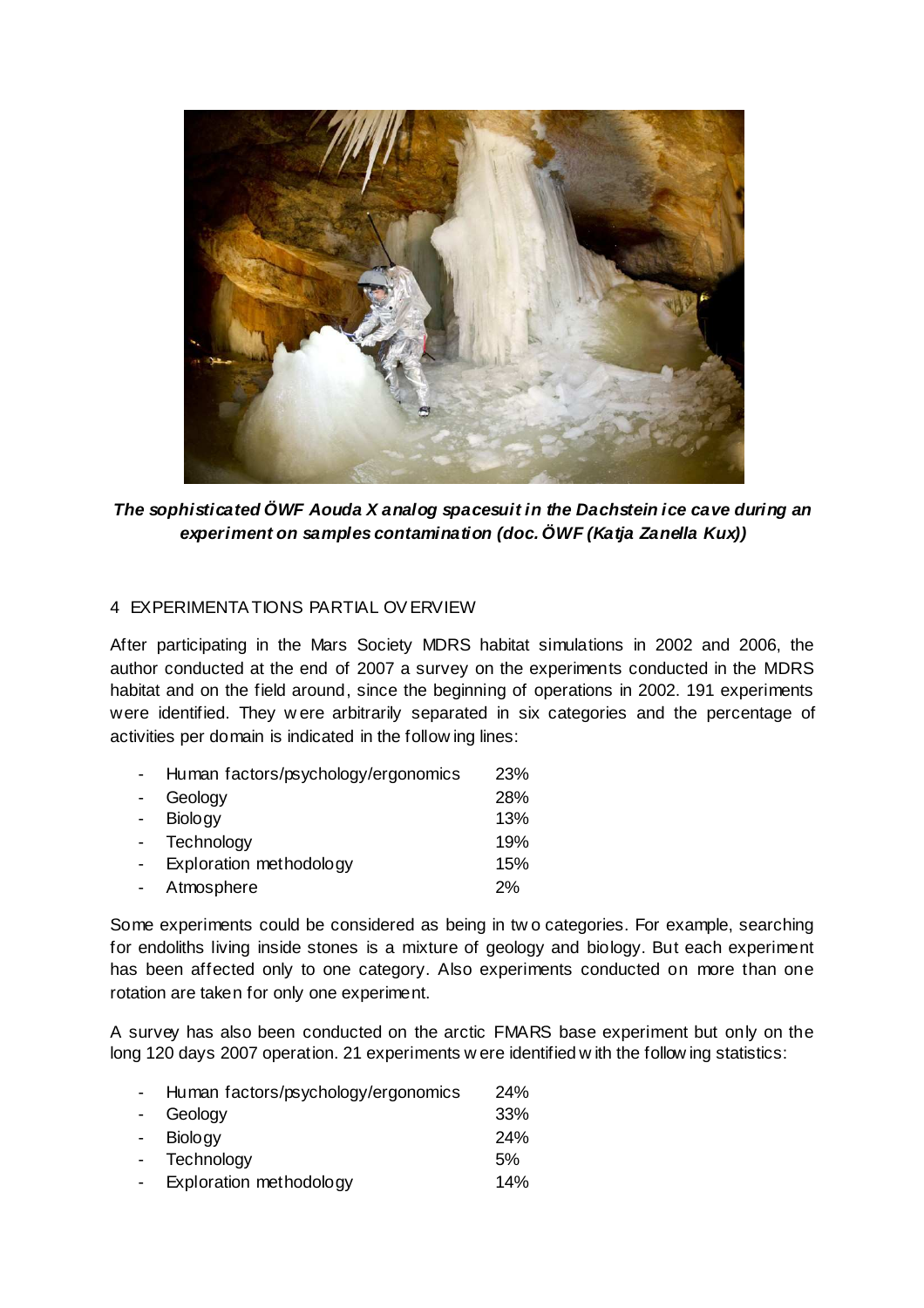It is interesting to note that the FMA RS 120 days operation being conducted in summer in a North polar region, daylight w as permanent. This allow ed 37 days during the mission w hich were conducted on Martian time w ith a day of 24h 40mn w ithout the perturbation of conducting EVAs at night.

To illustrate the categories, the experiments conducted during the MDRS 43 simulation in 2006 in MDRS w ith the author participation are listed below :

|                          | Cliff Reconnaissance vehicle       | Technology                          |
|--------------------------|------------------------------------|-------------------------------------|
| $\sim$                   | Dexterity improvements on gloves   | Technology                          |
| $\overline{\phantom{a}}$ | Camera on pole                     | Technology                          |
|                          | Camera under balloon               | Technology                          |
| $\sim 10$                | Measure of area observed in EVA    | Exploration methodology             |
| $\sim$                   | Observation capability in EVA      | Human factors/psychology/ergonomics |
| $\sim$ $-$               | Habitat lay out                    | Human factors/psychology/ergonomics |
| $\sim$                   | Psychological assessment           | Human factors/psychology/ergonomics |
| $\overline{\phantom{a}}$ | Crew type of activities statistics | Human factors/psychology/ergonomics |

Other examples of experiments are to be found in the follow ing table concerning the Dachstein ice cave simulation.

| <b>Experiment</b>                                       | <b>Organisation</b>                                 | <b>Beschreibung</b>                                                                                                             |
|---------------------------------------------------------|-----------------------------------------------------|---------------------------------------------------------------------------------------------------------------------------------|
| <b>Aouda.X Spacesuit</b><br>Simulator                   | <b>Austrian Space Forum</b>                         | Suit-subsystems check-out, field test of telemetry<br>receiving station - subsystem commissioning &<br>voice recognition        |
| A.X MAT/EP                                              | Medical Univ. of Innsbruck                          | Medical monitoring tool - continuation of the Rio<br>Tinto 2011 medical survey protocol                                         |
| <b>PRoVisG Cave 3D</b><br><b>Rekonstruction</b>         | Joanneum Research, Austria                          | 3d TOF-camera for surveying parts of the cave<br>with a high-resolution SLR camera                                              |
| <b>EXOMARS/WISDOM</b>                                   | LATMOS/IPSL, France                                 | Ground validation for the ESA EXOMARS<br>georadar under varying terrains                                                        |
| <b>Asset planning</b>                                   | Univ. of Innsbruck, Austria                         | Field testing of a planning algorithm for traverse.<br>consumables and hardware planning                                        |
| <b>CRV/Cliffbot</b>                                     | Association Planète Mars.<br>France                 | Concept rover for studying steep terrain and cliffs                                                                             |
| <b>Terbium luminescence</b><br>assay (µEVA)             | NASA/Jet Propulsion Lab                             | Studying contamination vectors and germination<br>rates of water/soil samples within the cave                                   |
| Asimov Jr. R3                                           | Part Time Scientists (Google<br>Lunar X-Prize)      | Chassis and drive-train tests for the GLXP lunar<br>rover prototype                                                             |
| <b>MAGMA 2</b>                                          | <b>Polish Mars Society</b>                          | Operational tests and demonstration of the<br>winning rover of the University Rover Challenge                                   |
| Life in Surface Ice (LISI) -<br>Leben im Oberflächeneis | Vrije Universiteit Amsterdam.<br><b>Netherlands</b> | sterile collection of samples for PCR and<br>phylogenetic analysis                                                              |
| <b>Antipodes</b>                                        | Kiwispace, New Zealand                              | Simulation of a two-landing teams on Mars<br>scenario - command handover for a remote<br>science experiment                     |
| <b>ERAS C3 Simulator</b>                                | <b>Mars Society Italy</b>                           | A Mars-analog Command, Control and<br>Communication (C3) infrastructure providing<br>processing and communications capabilities |

**Experiment conducted during the Dachstein ice cave campaign (doc. ÖWF)**